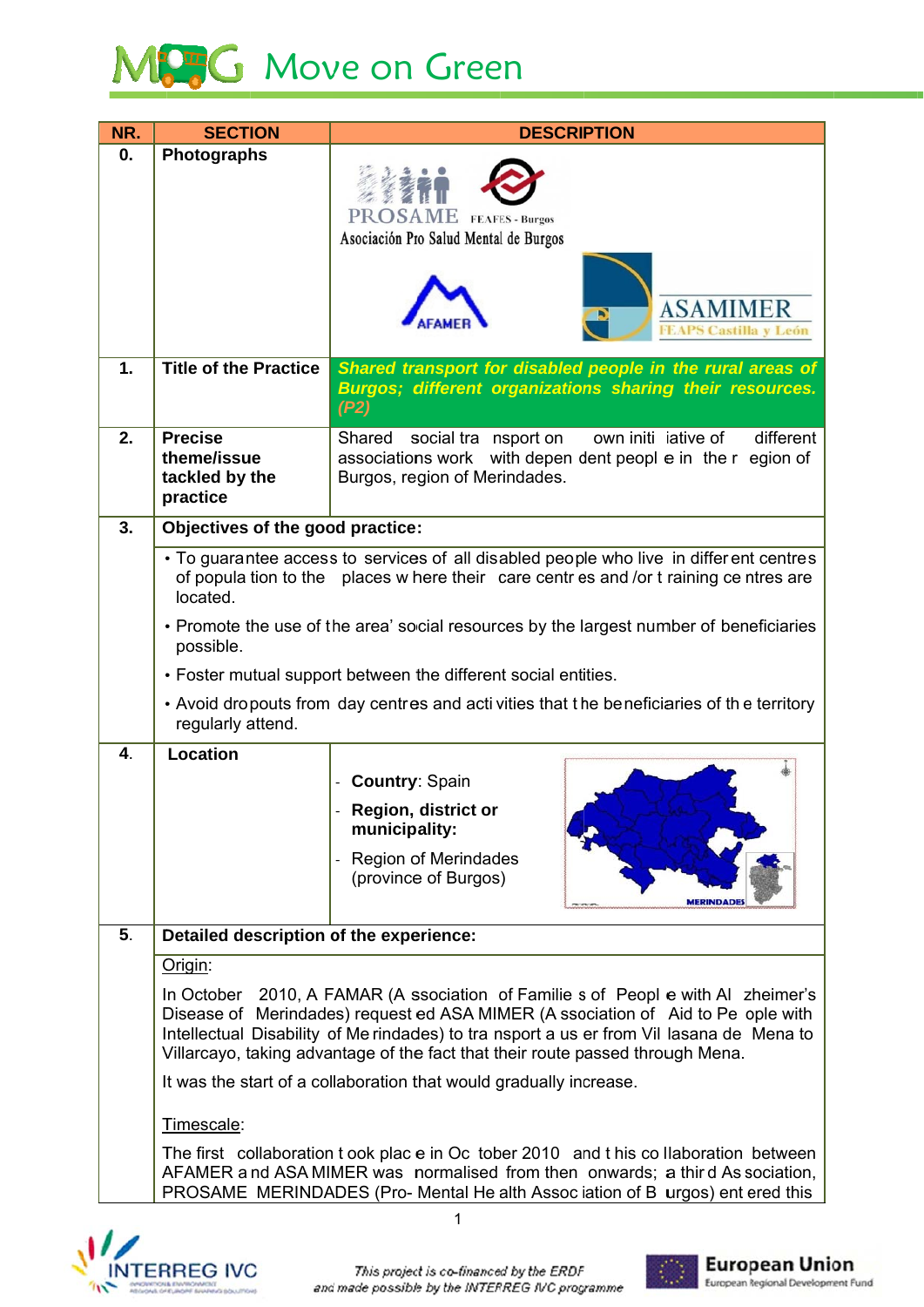

Bodies involved/implementation:

- AFAMER (Association of Families of People with Alzheimer's disease from Merindades).
- ASAMIMER (Association of Aid to People with Intellectual Disability of Merindades).
- PROSAME MERINDADES (Pro Mental Health Association of Burgos).

Process and detailed content of the practice:

There are different reasons why this support process between the different social entities in the rural world started: through collaboration, it is possible to reduce transport costs for users; there are associations that have their own vehicles whilst there are other associations that do not have this resource, so several options are open to be explored to pool their use.

The different associations of the Merindades territory - within the province of Burgos have reached an agreement concerning timetables and amount and conditions of the service so that the actual users of each association can make use of the transport means owned by the other associations.



Furthermore, the collaboration has been extended, in such a way that users can utilise the vehicles to access other community resources too, such as swimming pools or attending other scheduled leisure activities in the area.

The routes are adapted to the needs of the people who benefit from the services and/or receive support.

There are currently 7 routes: 5 do a return trip every day.

Financial framework:

There is a fixed amount per kilometre; once the route has been established the calculation is made and at the end of the month the association carrying out the transport service issues an invoice to the association making use of it for the services carried out

Use degree (%): users/total population:

Apart from sporadic users, there are currently permanent users that benefit from this fruitful collaboration.

## **Evaluation**  $\overline{6}$ . Possible demonstrated results (through indicators): There are currently 7 routes in operation which are opened to different possibilities of collaboration. There are users from all the associations. The initial use - transport for attending social resources in the territory- has been